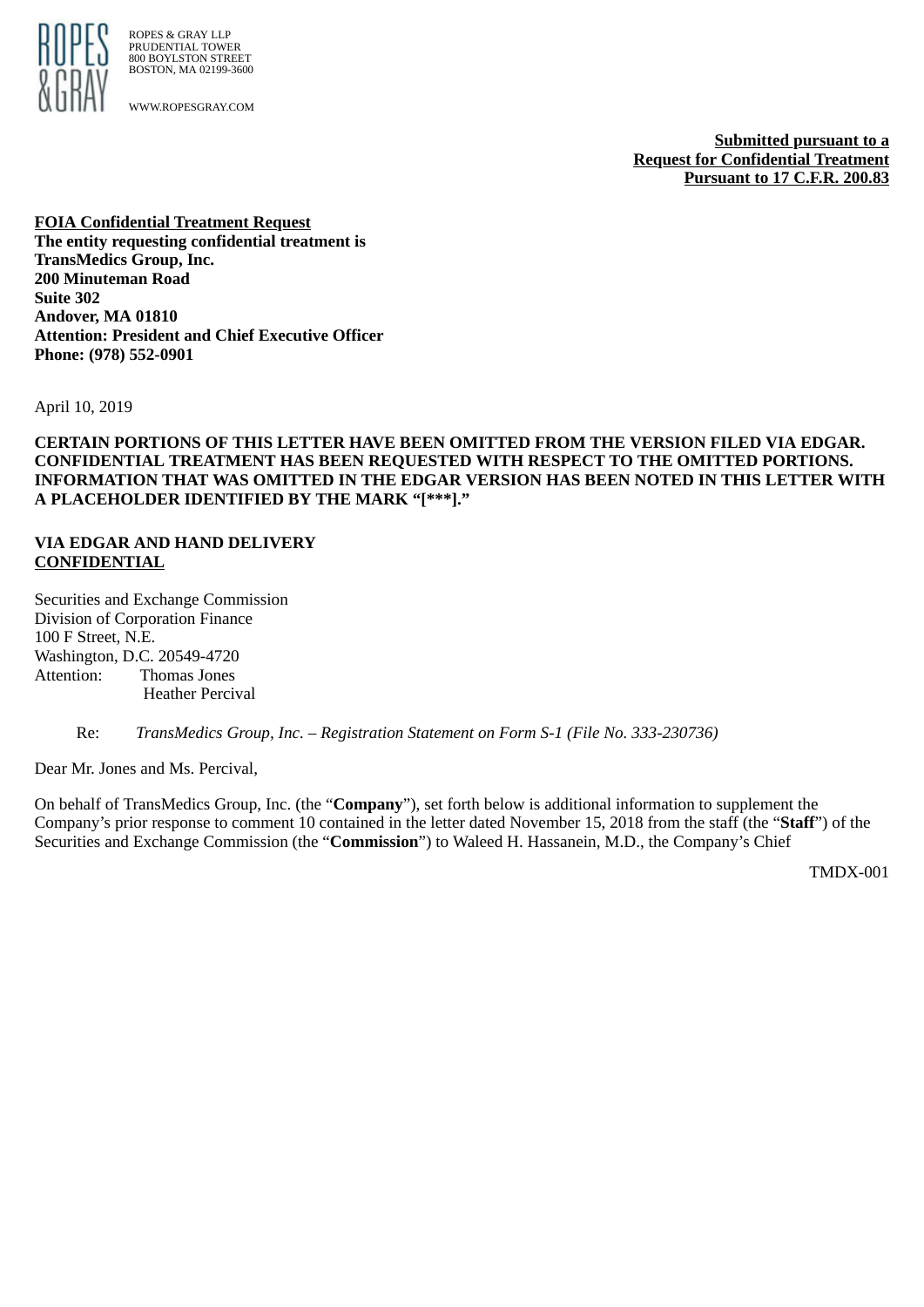Executive Officer, with respect to the Company's draft registration statement on Form S-1 that was originally submitted confidentially to the Commission on October 19, 2018 and amended on December 12, 2018 and March 29, 2019, and filed with the Commission on April 5, 2019 (the "**Registration Statement**"). The supplemental response set forth below is based upon information provided to Ropes & Gray LLP by the Company.

**The Company respectfully requests confidential treatment for the bracketed information in this letter pursuant to Rule 83 promulgated by the Commission, 17 C.F.R. § 200.83, and that the Commission provide timely notice to Waleed H. Hassanein, M.D., President and Chief Executive Officer, TransMedics Group, Inc., 200 Minuteman Road, Suite 302, Andover, MA 01810 before it permits disclosure of such information.**

For the convenience of the Staff, we have recited the prior comment from the Staff in italicized type and have followed the comment with the Company's response.

*10. We note your disclosure on page 86 related to the stock options granted between January 1, 2017 and September 29, 2018. When pricing information for this offering is available, please tell us the significant reasons for any material differences between your last fair value determination and the mid-point of the estimated IPO price range.*

The Company respectfully submits the below additional information to assist the Staff in its review of the Company's position with respect to its determination of the fair value of the common stock underlying outstanding equity awards of TransMedics, Inc. ("**TransMedics**"), the Company's current direct parent and, upon the corporate reorganization described in the Registration Statement (the "**Corporate Reorganization**") to occur immediately prior to or concurrently with the closing of the Company's initial public offering (the "**IPO**"), the direct, wholly-owned subsidiary of the Company, and the reasons for the differences between the most recent fair value determination of TransMedics' common stock and the estimated offering price for the Company's IPO.

### **Preliminary IPO Price Range**

The Company supplementally advises the Staff that, based on discussions with the board of directors (the "**Board**") of the Company and in part on input provided by the underwriters, the Company currently anticipates that the price range for the IPO is expected to be within the range of \$[\*\*\*] to \$[\*\*\*] per share (the "**Preliminary Price Range**"), before giving effect to the conversion of all of the capital stock of TransMedics into shares of common stock of the Company at a conversion rate, which is expected to be [\*\*\*]-for-one with respect to common stock, pursuant to the Corporate Reorganization. The actual price range to be included in a subsequent amendment to the Registration Statement (which will comply with the Staff's interpretation regarding the parameters of a *bona fide* price range) has not yet been determined and remains subject to adjustment based on factors outside of the Company's control. However, the Company believes that the foregoing indicative price range will not be subject to significant change.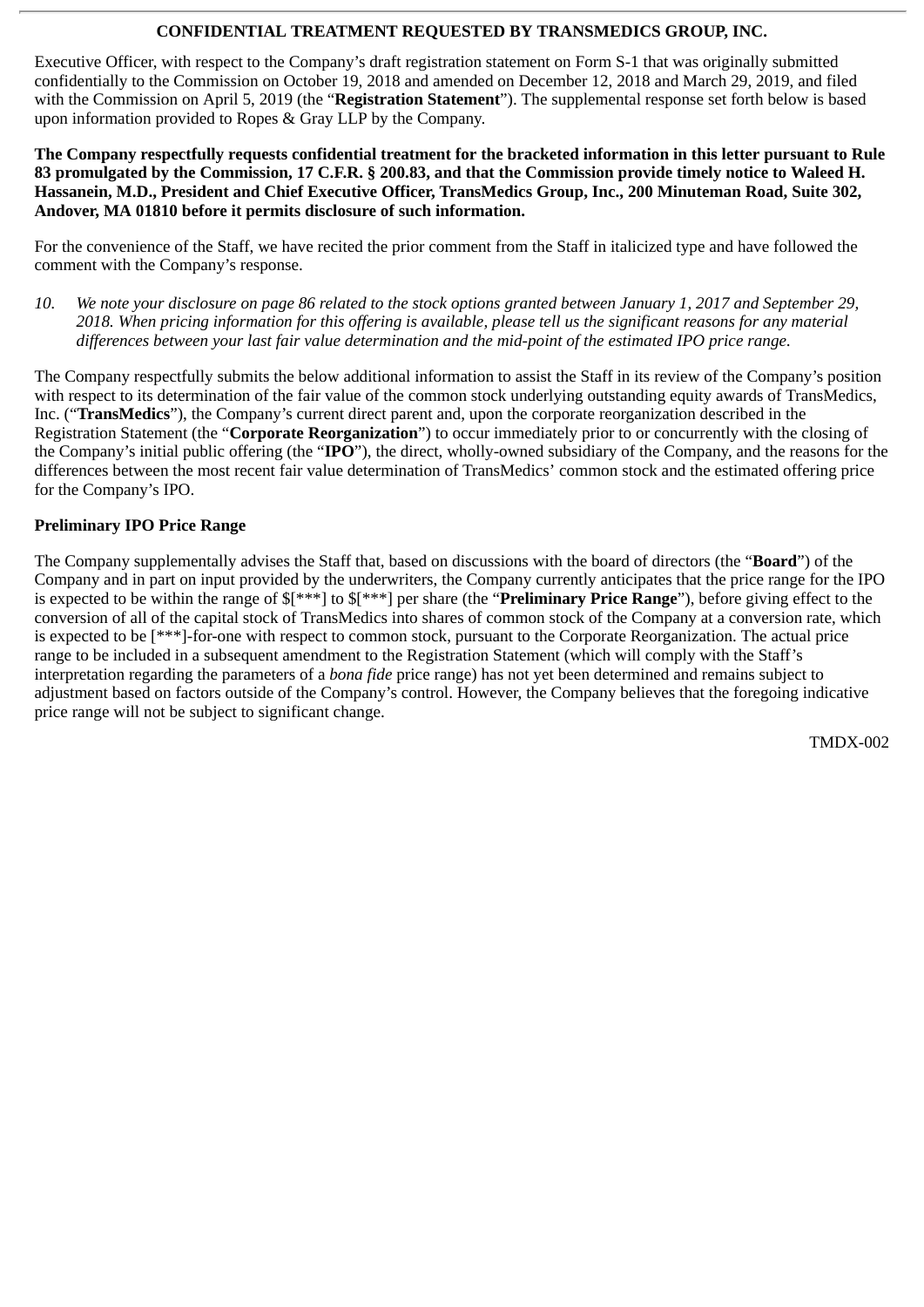# **Determining the Fair Value of Common Stock Prior to the IPO**

As there has been no public market for the Company's or TransMedics' common stock to date, the estimated fair value of TransMedics' common stock has been determined by the Board of TransMedics as of the date of each option grant, with input from management, considering TransMedics' most recent third-party valuations of its common stock and the Board's assessment of additional objective and subjective factors that it believed were relevant and which may have changed from the date of the most recent third-party valuation through the date of the grant.

As disclosed in the Registration Statement, TransMedics' most recent third-party valuation of its common stock was prepared as of October 9, 2018 (the "**October 9, 2018 valuation**"). This third-party valuation was performed in accordance with the guidance outlined in the AICPA's Accounting and Valuation Guide, *Valuation of Privately-Held-Company Equity Securities Issued as Compensation*, and was prepared using a Monte Carlo simulation method. The Board of TransMedics relied, in part, on the results of the October 9, 2018 valuation in its determination of the fair value of common stock of \$2.47 per share as of October 9, 2018, when it granted options for the purchase of an aggregate of 319,000 shares of common stock.

The October 9, 2018 valuation considered two future-event scenarios: an IPO scenario and a merger and acquisition ("**M&A**") scenario. The enterprise values of the Company in the IPO scenario and the M&A scenario were determined using a market approach and an income approach, respectively. The IPO scenario assumed that all shares of preferred stock would convert into shares of common stock and would no longer have the liquidation preferences and preferential rights attributable to the shares of preferred stock as compared to the shares of common stock prior to the IPO. The October 9, 2018 valuation probability weighted the IPO scenario at [\*\*\*]% and the M&A scenario at [\*\*\*]%. The [\*\*\*]% weighting of the IPO scenario was selected due to the high perceived risk, at that time, of successfully completing an IPO in the near term, given significant uncertainties that needed to be resolved before commencing an IPO, which are discussed below.

For the two future-event scenarios, TransMedics then applied a discount for lack of marketability of [\*\*\*]%, in each case determined by a put option analysis that considered the timing of each future-event scenario. The October 9, 2018 valuation resulted in a valuation of TransMedics' common stock of \$2.47 per share.

### **Comparison of Most Recent Valuation and the Preliminary Price Range**

As is typical in initial public offerings, the Preliminary Price Range was not derived using a formal determination of fair value, but was determined based in part upon discussions between the Company and the underwriters. Prior to April 5, 2019, the Company and the underwriters had not had any specific discussions regarding the Preliminary Price Range. The factors considered in setting the Preliminary Price Range included:

- a fundamental analysis of the Company's business, financial condition and prospects;
- estimates of business potential and earnings prospects for the Company and the industry in which it operates;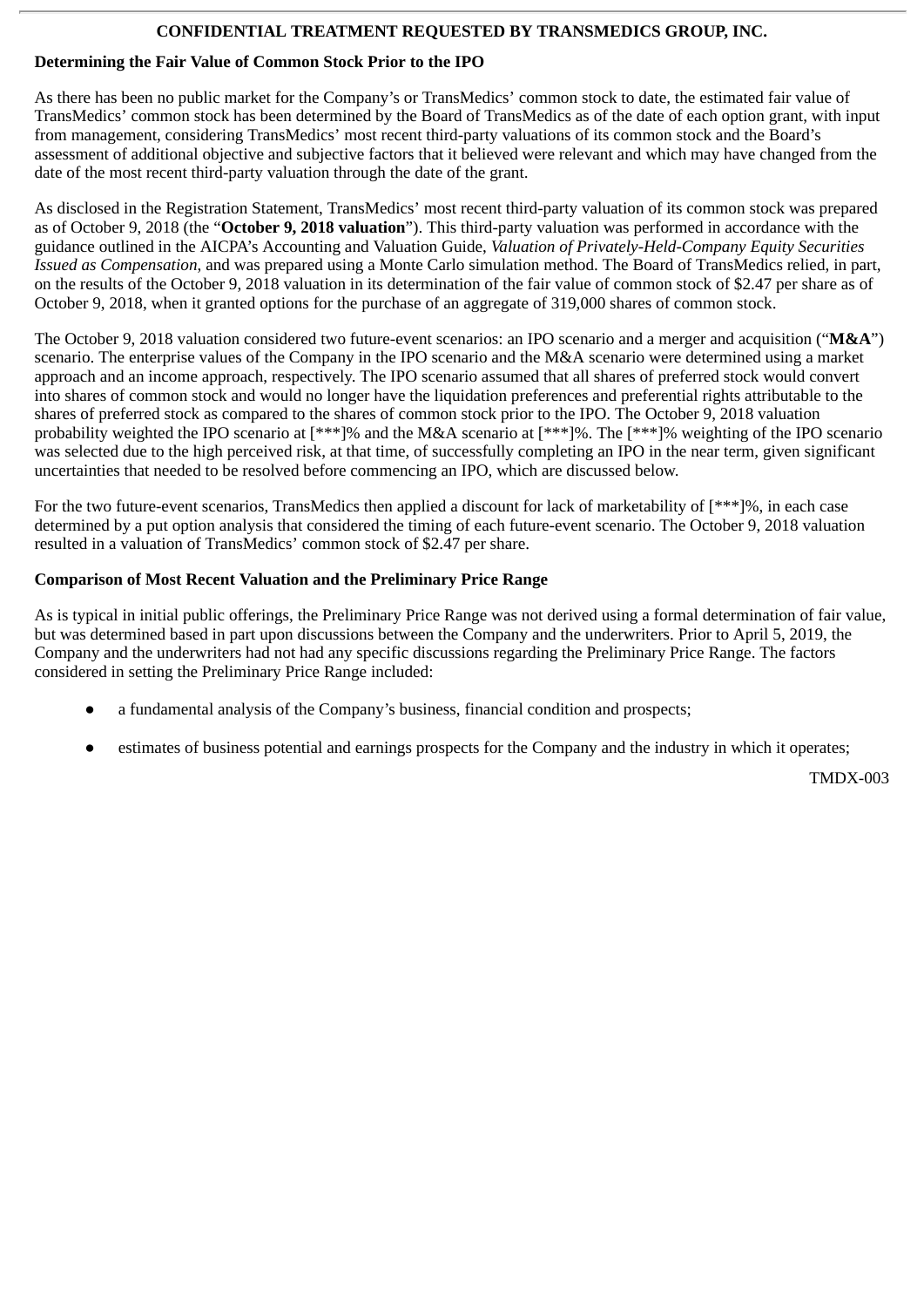- an analysis of the typical valuation ranges and performance of recent initial public offerings for companies in the medical device industry;
- the general condition of the securities markets and the recent market prices of, and the demand for, publicly traded common stock of generally comparable companies;
- the Company's belief that the public trading market would remain receptive to companies in the medical device industry; and
- the Company's belief that there would be sufficient demand for the Company's common stock to support an offering of the size contemplated by the Company.

The Company believes that the difference between the fair value of the common stock of TransMedics of \$2.47 per share as of October 9, 2018 and the Preliminary Price Range of \$[\*\*\*] to \$[\*\*\*] per share is the result of the factors listed above and the following factors and positive developments with respect to the Company's business that occurred subsequent to October 9, 2018:

- The Preliminary Price Range is based only upon a scenario in which the Company completes the IPO and is not probability weighted, in contrast to the October 9, 2018 valuation that considered multiple potential outcomes, which would result in a lower valuation of TransMedics' common stock compared to the IPO price. In the October 9, 2018 valuation, the probability weighting of the IPO scenario was [\*\*\*]% for the reasons described above. If TransMedics had instead applied a weighting of 100% to the IPO scenario, the fair value of the TransMedics' common stock in the October 9, 2018 valuation would have been \$[\*\*\*] per share (before giving effect to any discount for lack of marketability).
- The Preliminary Price Range necessarily assumes that the IPO has occurred and that a public market for the Company's common stock has been created, and, therefore, excludes any discount for lack of marketability of the Company's common stock or impact of the time value of money, which were appropriately taken into account in the October 9, 2018 valuation.
- The Preliminary Price Range assumes the conversion of all outstanding shares of preferred stock of TransMedics into common stock of the Company upon the consummation of the Corporate Reorganization to occur immediately prior to or concurrently with the closing of the Company's IPO. Such conversion will eliminate the superior rights and preferences of TransMedics' preferred stock as compared to its, and the Company's, common stock.
- On October 16, 2018, TransMedics generated its first commercial sale of Organ Care System ("**OCS**") Lung products in the United States and since that date has increased commercial sales of OCS Lung products in the U.S. for the use of the OCS Lung for donor lungs currently utilized for transplantation.
- Since October 9, 2018, TransMedics has had important interactions with the U.S. Food and Drug Administration (the "**FDA**") regarding its supplement for the OCS Lung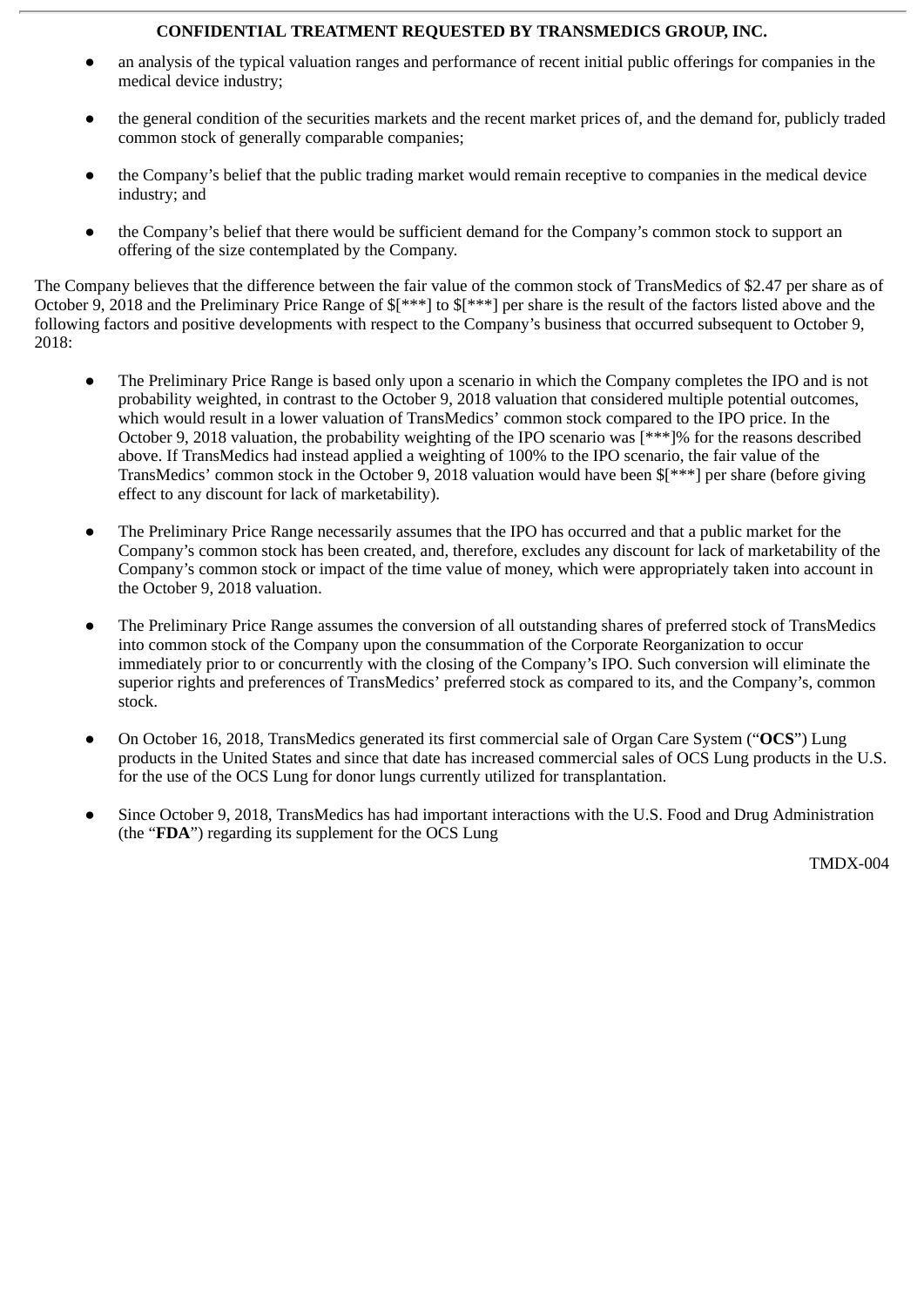premarket approval ("**PMA**") application for new indications on the OCS Lung and its first PMA application for the OCS Heart. These interactions with the FDA, which are further described below, have clarified the information that the FDA will require in order to complete its review of these PMA applications in order to determine whether there is reasonable assurance that the OCS is safe and effective for its intended uses. Through these interactions, TransMedics has advanced the regulatory process for the OCS Lung for an important new indication and has initiated the regulatory approval process for the OCS Heart for initial commercial use in the U.S. Based on the following, TransMedics expects FDA action over the next 18 months on these PMA applications.

- In November 2018, TransMedics received from the FDA a major deficiency letter regarding its PMA supplement to its PMA application for the use of the OCS Lung for donor lungs currently unutilized for transplantation. Importantly, in this major deficiency letter, and the subsequent Day-100 meeting between TransMedics and the FDA in November 2018, the FDA did not require TransMedics to complete additional clinical trials prior to the FDA making its determination of the safety and effectiveness of the OCS Lung for donor lungs currently unutilized for transplantation. In March 2019, TransMedics responded to this major deficiency letter. TransMedics believes its response addressed each of the questions raised by the FDA in order to continue to advance the regulatory approval process for the OCS Lung.
- In December 2018, TransMedics submitted a PMA application to the FDA for the use of the OCS Heart for donor hearts currently utilized for transplantation and donor hearts donated after brain death that are currently unutilized for transplantation. In March 2019, TransMedics received a major deficiency letter from the FDA regarding this PMA application, and the Company intends to respond to the FDA in the second half of 2019 in order to continue to advance the regulatory approval process for the OCS Heart.
- Since October 9, 2018, TransMedics has also received approval of investigational device exemptions ("**IDE**") for certain additional studies related to the OCS Heart for use of certain donor hearts that are currently unutilized for transplantation, including donor hearts that are donated after circulatory death. As a result of these IDE approvals, the Company obtained an additional revenue source because transplant centers purchase OCS disposable sets for use in these clinical studies.
	- In late October 2018, TransMedics submitted a supplement to the IDE application for the OCS Heart EXPAND Trial proposing to conduct a new continued access study, referred to as the Continued Access Protocol to the OCS Heart Trial for the preservation of certain donor hearts that are currently unutilized for transplantation. In January 2019, the FDA notified TransMedics that the IDE supplement was approved with conditions. In February 2019, the FDA notified TransMedics that the FDA had reviewed TransMedics' amendment to the IDE supplement and that the IDE supplement was approved with no conditions.
	- In November 2018, TransMedics submitted an IDE application for a study of the OCS Heart for donor hearts that are donated after circulatory death. In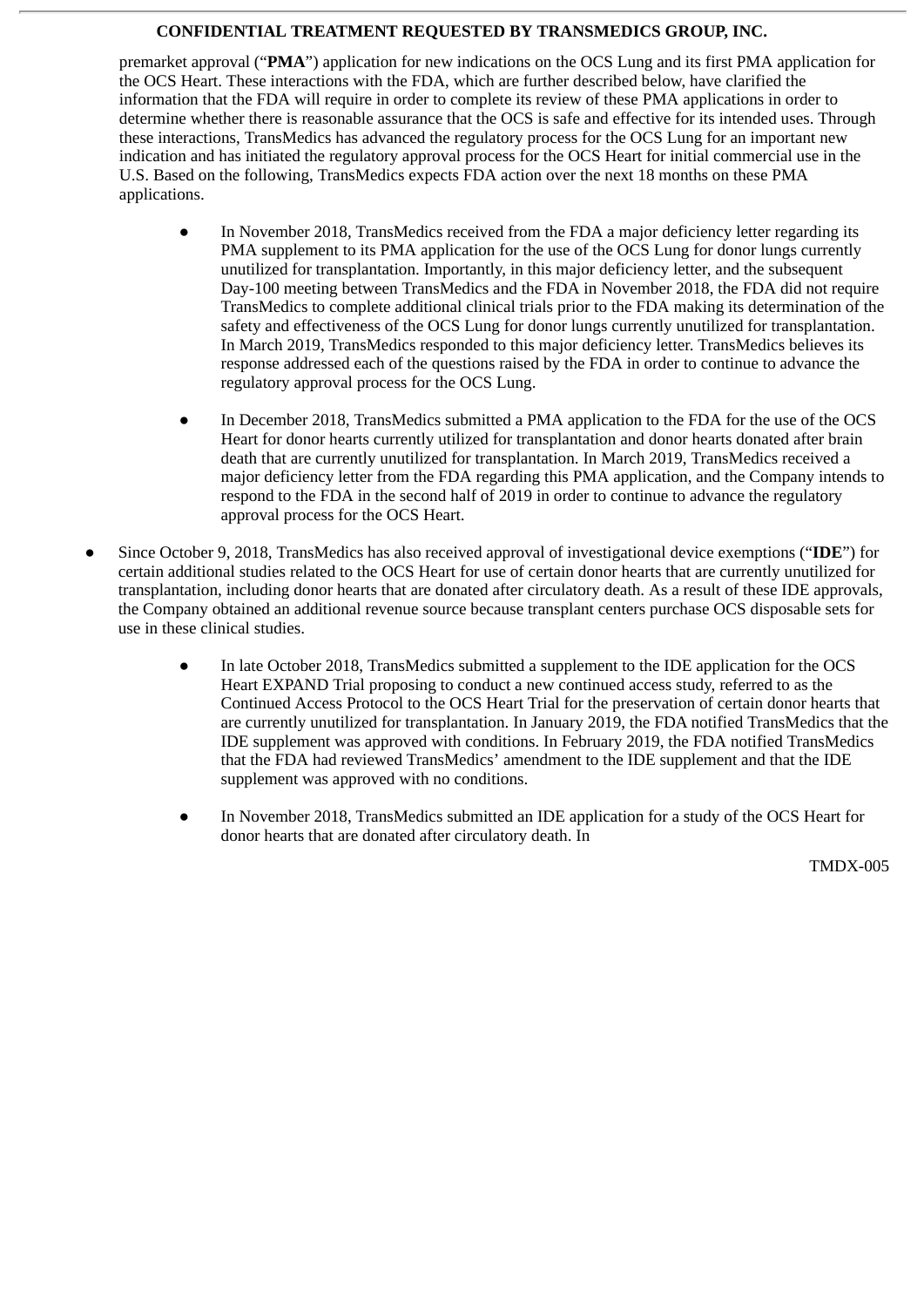December 2018, the FDA notified TransMedics that the IDE application was approved with conditions. In February 2019, the FDA notified TransMedics that the FDA had reviewed TransMedics' amendment to the IDE application and that the IDE application was approved with no conditions.

- Between mid-November 2018 and mid-January 2019, TransMedics held many "testing the waters" meetings, from which the Company received feedback from potential investors, including feedback regarding the Company's clinical data, regulatory pathway and revenue growth, which resolved some of the Company's uncertainties about successfully completing an IPO in the near term.
- The proceeds of a successful IPO would substantially strengthen the Company's balance sheet by increasing its cash resources. In addition, the completion of the IPO would provide the Company with ready access to the public equity and debt markets.

In conclusion, the Company respectfully submits that the deemed per share fair value used as the basis for determining stockbased compensation expense in connection with TransMedics' grants of equity awards is reasonable and appropriate for the reasons described herein and in the Registration Statement. Further, in light of the proposed IPO, if it were determined that the actual fair value was equal to the high end of the Preliminary Price Range rather than the fair value that was utilized, the Company believes that any resulting increase in stock-based compensation expense would not be material to its consolidated financial statements, as options to purchase only 319,000 shares of TransMedics common stock with an exercise price of \$2.47 per share, the fair value of the TransMedics common stock on October 9, 2018, were granted from October 9, 2018 through the date of this letter.

Because of the financially sensitive nature of the Preliminary Price Range and certain other information herein, the Company requests confidential treatment under 17 C.F.R. § 200.83 of the contents of this letter and has submitted a separate request for confidential treatment in accordance therewith to the Commission's Office of Freedom and Information Privacy Act Operations. Pursuant to Rule 418 under the Securities Act of 1933, as amended (the "**Securities Act**"), the information contained in this letter is being provided to the Commission on a confidential supplemental basis only and is not to be filed with or deemed part of the Registration Statement. The Company respectfully requests that the Staff return the unredacted version of this letter to the Company pursuant to Rule 418 of the Securities Act once the Staff has completed its review. We have provided a self-addressed stamped envelope for this purpose. Kindly acknowledge receipt of this letter by stamping the enclosed copy of this letter and returning it in the envelope provided.

\* \* \* \* \*